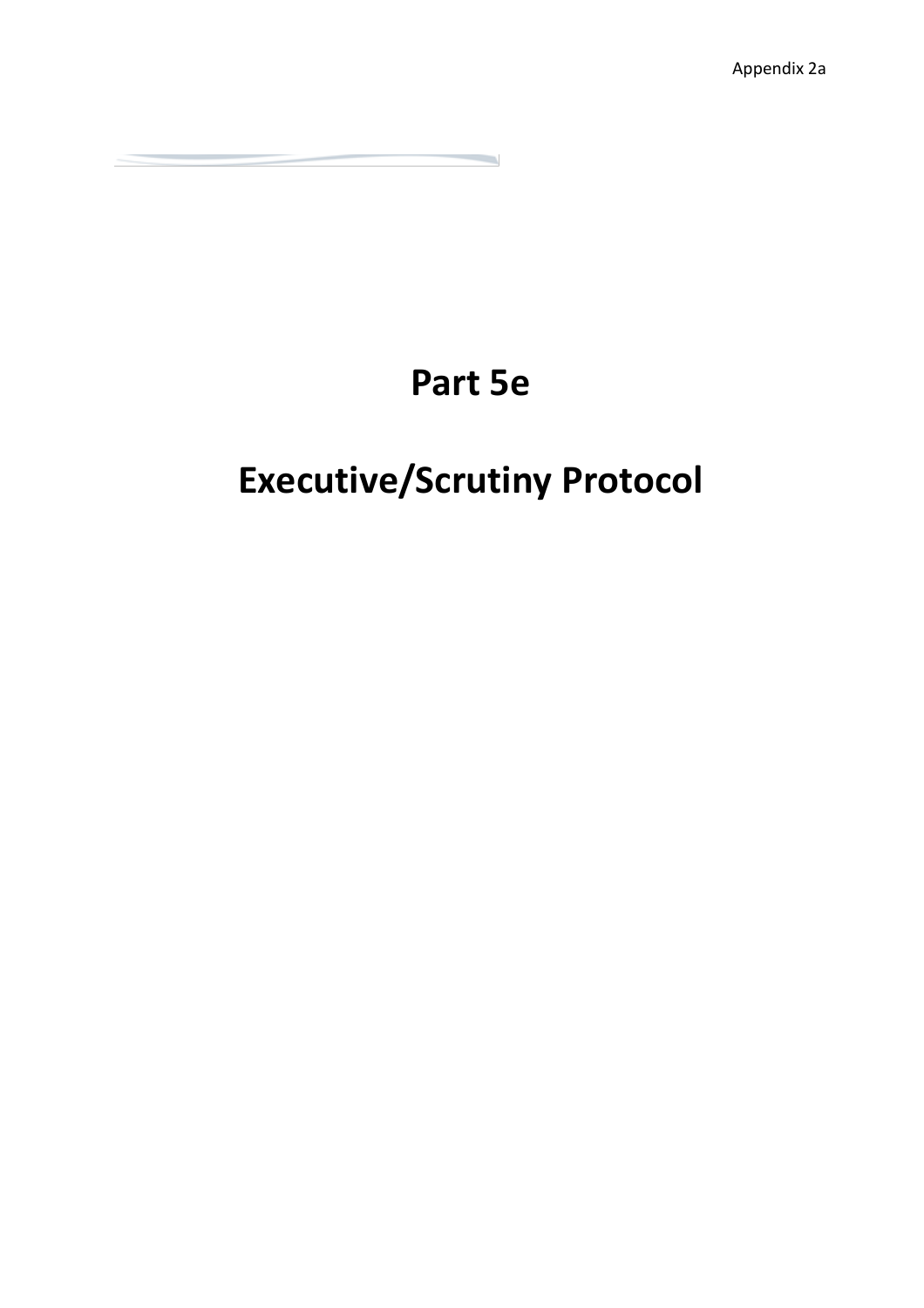### **Executive/Scrutiny Protocol**

### **Effective from Approved by Council on**

**Revised Protocol adopted by the Executive on** 

#### **1. Introduction**

- 1.1 Scrutiny must be located at the strategic heart of the authority and is a key element of the decision making process acting as a 'critical friend'.
- 1.2 This Protocol applies to all members of scrutiny committees, any Member who may sit on a Scrutiny Panel and all Members of the Executive.

#### **2. Trust**

- 2.1 All Members should promote an atmosphere of openness at scrutiny committee meetings and should strive to ensure that questioning and debate takes place within a climate of mutual respect and trust.
- 2.2 Scrutiny Members need to trust that Executive Members are being open and honest.
- 2.3 Executive Members need to trust Scrutiny Members with information and to trust in their views.

#### **3. Policy Development and Pre-Decision Scrutiny**

- 3.1 The importance of early input from Scrutiny into policy development is recognised. Scrutiny can act as a sounding board and a think tank in investigating issues coming up on the horizon, bringing in added value. Executive Members and Officers should draw to the attention of the relevant scrutiny committee any key policy that is being developed or is due for review to ensure timely input.
- 3.2 All policy development will be carried out in an informal setting with a report submitted to the relevant Scrutiny Committee for consideration. The Executive and relevant Director will consider the views of scrutiny members in the development of the policy and provide a response to the recommendations of scrutiny within 28 days or earlier should the report of the Executive require publication. The detail of the scrutiny involvement shall also be included within the body of the Executive report. The Executive/Full Council will continue to be responsible for approving and adopting policy.
- 3.3 Executive Members may wish to request views from Scrutiny Members on a decision before it is taken. The Executive Member will be responsible for circulating the details to the relevant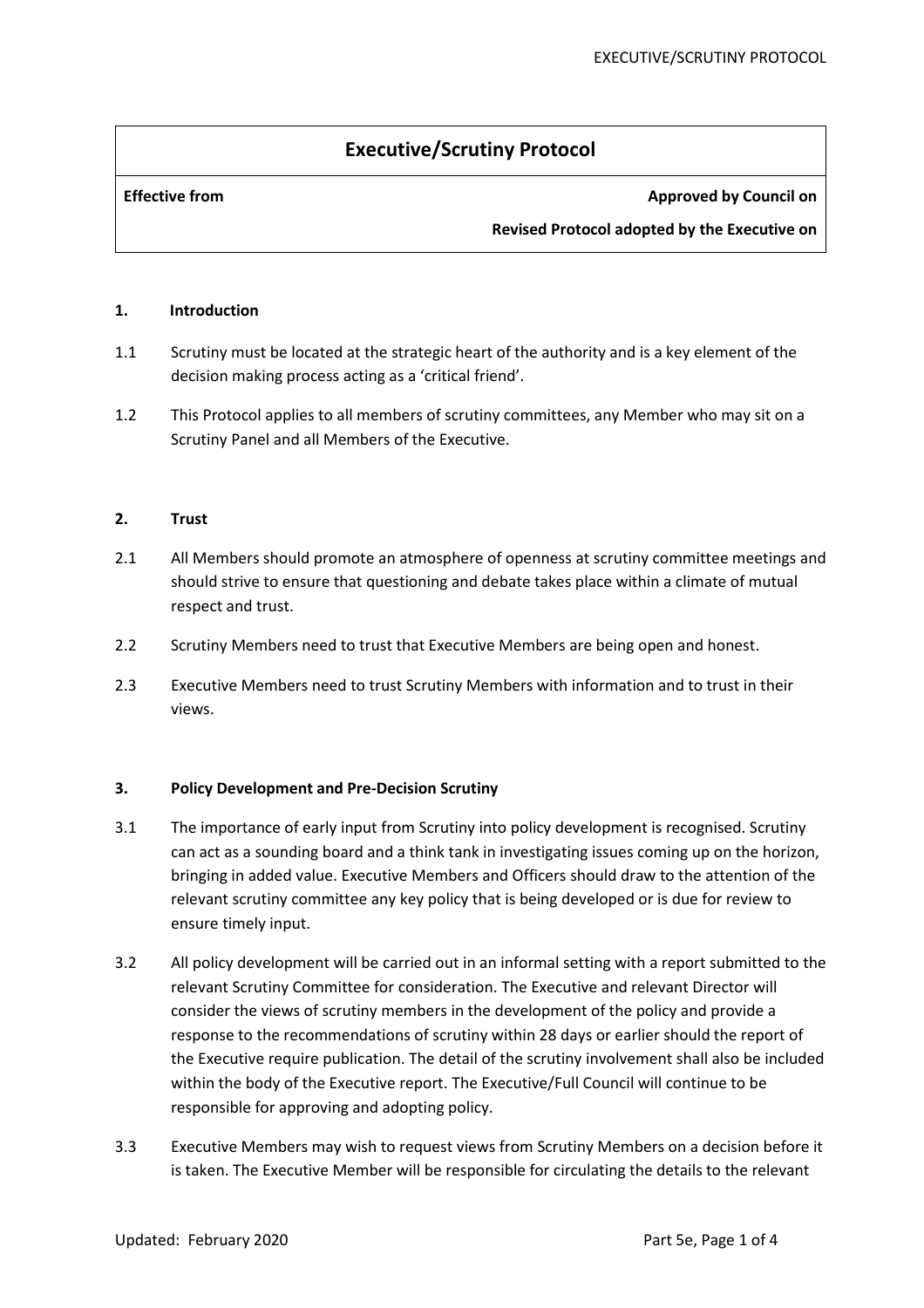Committee Members, through the Scrutiny Manager. Utilising this as an option does not exclude the decision from being subject to call-in, however, it will give the Executive Member the ability to consider different views and perspectives of a decision to be taken before it is taken.

#### **4. Holding the Executive to Account**

- 4.1 A key role of scrutiny is in holding the Executive to account for decisions taken and performance of services. In holding the Executive to account Scrutiny Members will:
	- Consider decisions taken by the Executive, individually and collectively and items on the Forward Plan through formal scrutiny committee meetings;
	- Review service performance and performance against policy and targets;
	- Be prepared to ask searching questions that provide a constructive challenge;
	- Be positive and respectful in their interactions with Executive Members;
	- Represent the voice of the public;
	- Listen to the responses provided and to assist the Executive in identifying areas for further consideration and improvement.
- 4.2 In return, Executive Members will:
	- Be willing to be open, honest and engaged in providing a response to constructive challenge;
	- Value the importance of scrutiny;
	- Be supportive of the scrutiny process and invite and seek opinion from Scrutiny Members on decisions to be taken, where appropriate;
	- Provide a positive contribution to scrutiny meetings;
	- Attend meetings when invited to do so to answer questions and present information:
		- o By way of a direct answer
		- o By reference to published publications
		- $\circ$  By referring a matter to an officer in attendance, if they are not able to respond
		- $\circ$  If an answer cannot immediately be given, by providing a written answer within five working days unless it is not reasonable to do so. If considered unreasonable, an explanation as to why will be given.
		- o A combination of the above four options.
		- o

#### **5. Scrutiny Workplanning**

- 5.1 At the start of each Municipal Year, the scrutiny committees will hold a workplanning workshop. As part of this workshop the views of the relevant Executive Member(s) will be inputted. The advice of the Executive Member(s) will be sought regarding the priorities of the Council, areas of planned policy development and they will be asked to highlight any areas of conflict and instances where scrutiny may be invited to assist in work.
- 5.2 The Scrutiny Leadership Board will meet regularly with representatives of the Executive in order to ensure ongoing Executive input into workplans, liaison between Scrutiny Leaders and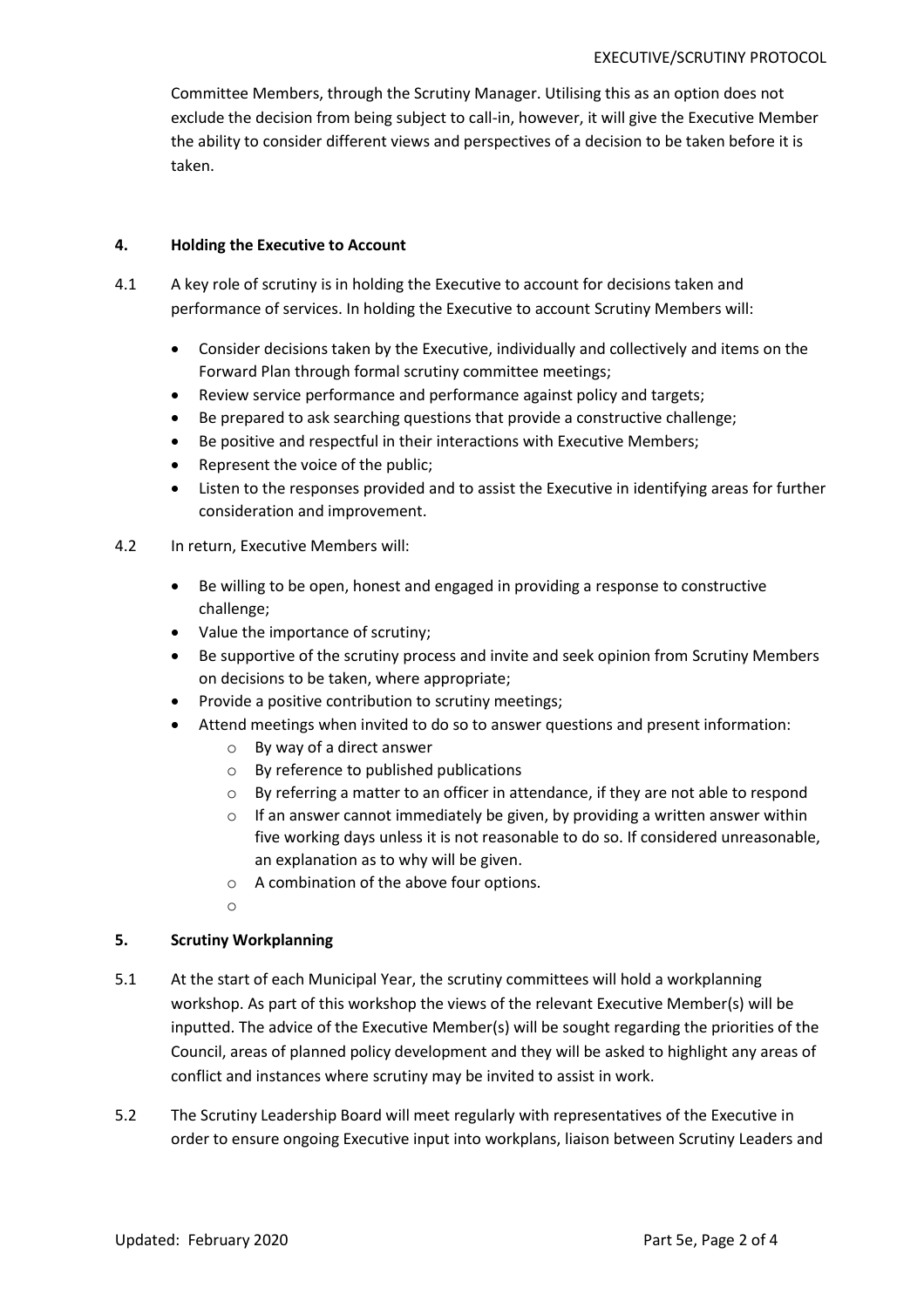the Executive over Council priorities and targets and performance and to continue to build on the positive working relationship between the two functions.

5.3 Informal meetings will be held between the Scrutiny Lead Member and the Leader, and the Chairs/Vice Chairs of Scrutiny Committees and relevant Executive Members to discuss upcoming issues, consider items for scrutiny and to ensure engagement and communication of ongoing work from both the Executive and Scrutiny.

#### **6. Scrutiny Recommendations to the Executive**

- 6.1 Scrutiny Committees may make recommendations to the Executive on functions the Council is responsible for through a formal committee meeting or by way of a Scrutiny Panel Review Final Report.
- 6.2 Upon receipt of a recommendation from Scrutiny, Executive Members will:
	- Give due consideration to any recommendations or views expressed;
	- Provide an explanation for the reasons why recommendations made by scrutiny have not been pursued.
- 6.3 Once approved by the relevant scrutiny committee, the views of the Executive Member on any recommendations will be sought within 10 working days and included within the report. The Chair of the Scrutiny Review will have the opportunity to meet with the relevant Executive Member(s) to discuss the recommendations and the response to those recommendations. The Final Report will then be submitted to the Executive for consideration. Should any of the recommendations not be approved or be only partially supported, the Executive will provide details of the reason why. Following approval of recommendations, the relevant scrutiny committee will monitor the implementation and impact of the recommendations.

### **7. Call-in**

- 7.1 Executive Members will be expected to attend any meetings of scrutiny committees at which a call-in request in relation to his/her area of responsibility is being considered. If the relevant Executive Member cannot attend the Leader or a Deputy Leader should attend in their absence. The purpose of their attendance will be to answer questions of fact not to present the item. The following procedure will take place where call-ins are being considered:
	- i) The Member who called in the decision will speak first.
	- ii) The Chair will invite the Executive Member (decision maker) to respond.
	- iii) The Committee will then ask questions of the decision maker, who may ask a relevant officer to supply further information if necessary.
	- iv) The Committee debates the issue and votes on the outcome.

#### **8. Scrutiny Consideration of Confidential Decisions**